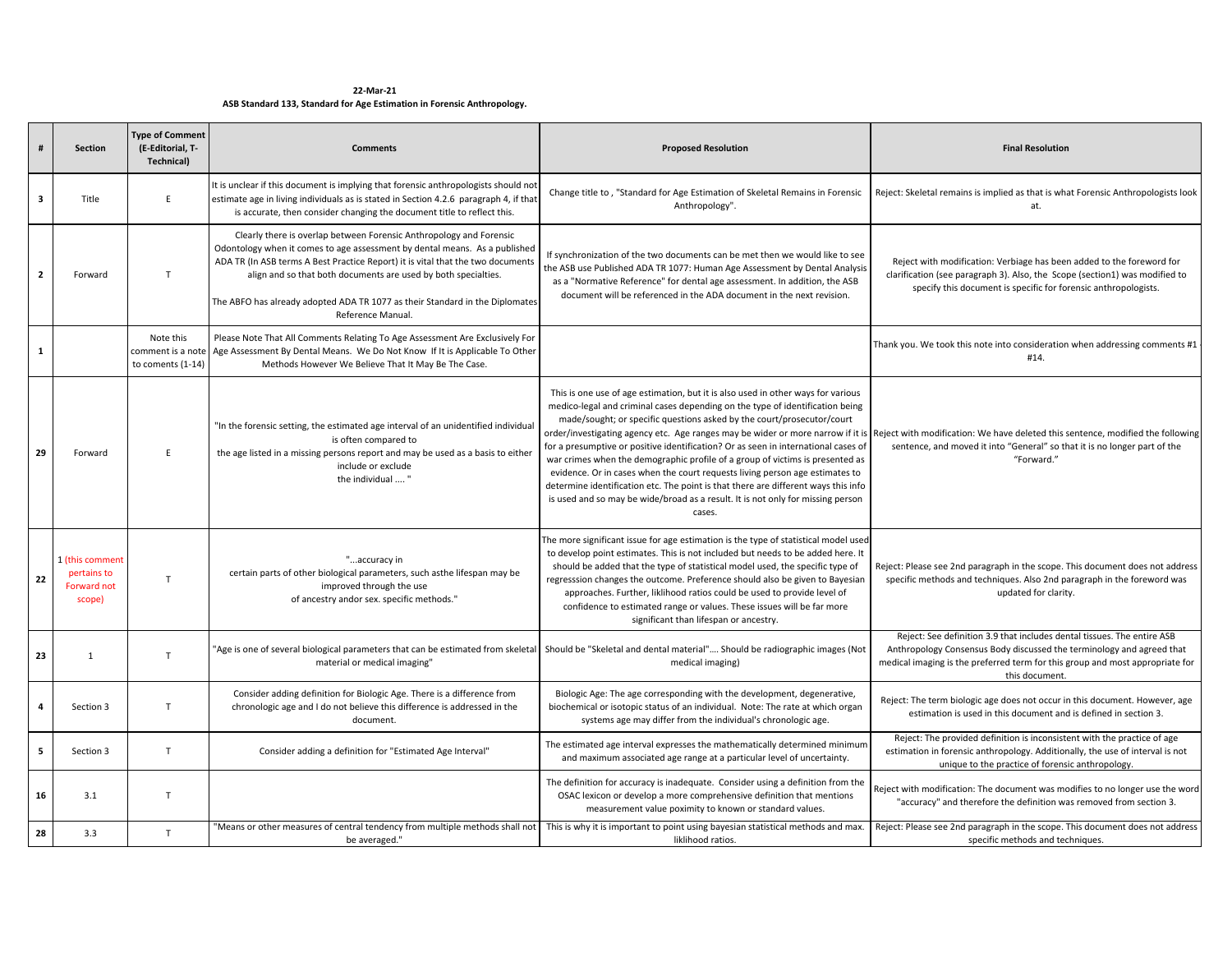| $\#$           | Section                                                                   | <b>Type of Comment</b><br>(E-Editorial, T-<br>Technical) | <b>Comments</b>                                                                                                                                                                                                                                                                                                                                                                | <b>Proposed Resolution</b>                                                                                                                                                                                                                                                                                                                                                                                                                                                                                                                                                                                                                                                                                                                                                                                                                                                                                                                                                                                                                                                                                                                                                                                                                                                                                                                                                                                                                                                                                                                                                                                                                                                                                                                                        | <b>Final Resolution</b>                                                                                                                             |
|----------------|---------------------------------------------------------------------------|----------------------------------------------------------|--------------------------------------------------------------------------------------------------------------------------------------------------------------------------------------------------------------------------------------------------------------------------------------------------------------------------------------------------------------------------------|-------------------------------------------------------------------------------------------------------------------------------------------------------------------------------------------------------------------------------------------------------------------------------------------------------------------------------------------------------------------------------------------------------------------------------------------------------------------------------------------------------------------------------------------------------------------------------------------------------------------------------------------------------------------------------------------------------------------------------------------------------------------------------------------------------------------------------------------------------------------------------------------------------------------------------------------------------------------------------------------------------------------------------------------------------------------------------------------------------------------------------------------------------------------------------------------------------------------------------------------------------------------------------------------------------------------------------------------------------------------------------------------------------------------------------------------------------------------------------------------------------------------------------------------------------------------------------------------------------------------------------------------------------------------------------------------------------------------------------------------------------------------|-----------------------------------------------------------------------------------------------------------------------------------------------------|
| 17             | 4.1 (appears as<br>though<br>commenter<br>intended to<br>reference 4.2.1) | T/E                                                      | The change made to 4.1 is not adequate. An unvalidated method should not be<br>used under any circumstances.                                                                                                                                                                                                                                                                   | Revise this sentence: "Relevant, published methods shall be followed, and<br>validated methods should be given preference." to "Relevant, reliable, validated,<br>published methods shall be followed." New documents must be developed that<br>explain and describe all relevant, reliable, validated methods that can be used<br>for age estimation based on skeletal remains.                                                                                                                                                                                                                                                                                                                                                                                                                                                                                                                                                                                                                                                                                                                                                                                                                                                                                                                                                                                                                                                                                                                                                                                                                                                                                                                                                                                  | Reject: There are no published or widely accepted standards addressing method<br>reliability or validity, thus it cannot be added as a requirement. |
| 6              | Section 4.1                                                               | T                                                        | Age estimation shall be made independently of suspected or presumptive<br>identification to minimize "cognitive" bias. Cognitive bias is one of a multitude of<br>types of bias. I think this should be kept more general.                                                                                                                                                     | This is one of our concerns about ASB 133 being a standard which would need to<br>take into account all types of bias. Regardless, it should at least mention that<br>there is a multitude of bias or normative reference a document that does.<br>Consider adding "Age estimation shall be made independently of suspected or<br>presumptive identification to minimize bias. It is beyond the scope of this<br>document to outline the numerous types of biases."                                                                                                                                                                                                                                                                                                                                                                                                                                                                                                                                                                                                                                                                                                                                                                                                                                                                                                                                                                                                                                                                                                                                                                                                                                                                                               | Reject: While we acknowledge the many forms of bias, conducting blind<br>analyses directly mitigates cognitive bias.                                |
| $\overline{7}$ | Section 4.1                                                               | E                                                        | "If one or more bones required to apply a specific method are absent, the<br>method shall not be used" is not exclusive to principles using bones. The same<br>parameter holds true for teeth.                                                                                                                                                                                 | Consider editing the statement to include teeth. "If one or more bones or teeth<br>required to apply a specific method are absent, the method shall not be used."                                                                                                                                                                                                                                                                                                                                                                                                                                                                                                                                                                                                                                                                                                                                                                                                                                                                                                                                                                                                                                                                                                                                                                                                                                                                                                                                                                                                                                                                                                                                                                                                 | Accept with modification: If "one or more bones" was changed to skeletal<br>material which includes dental tissue. See 3.8.                         |
| 24             | 4.2.2.                                                                    | T                                                        | Infancy age                                                                                                                                                                                                                                                                                                                                                                    | Add neo-natal line for determination if live birth. Also add methods comonly<br>used that seem omitted: bone lenth/size (cranial elements included not just long<br>bones), and clarify there is the use of development and fusion of skeletal<br>elements.                                                                                                                                                                                                                                                                                                                                                                                                                                                                                                                                                                                                                                                                                                                                                                                                                                                                                                                                                                                                                                                                                                                                                                                                                                                                                                                                                                                                                                                                                                       | Reject: Please see 2nd paragraph in the scope. This document does not address<br>specific methods and techniques.                                   |
| 27             | 4.2.2.                                                                    | $\mathsf{T}$                                             | " analyze skeletal development in living<br>individuals, typically to address a question of whether an individual has reached<br>the age of majority. In practice however, due to biological variation as well as<br>method error, forensic<br>anthropologists should not estimate age in living individuals to answer any<br>question that involves a point estimate of age." | This is highly problematic for the following: 1) forensic anthropologists routinely<br>estimate living person age through radiographic assessments. Personally I have<br>also presented findings in Federal Court. There are other precedence as well. A<br>broad statement designed to help define standard practices should not deny the<br>entire method/practice without cause. There are significant legal ramifications<br>at stake. 2) It should be noted here and throughout this document that we are<br>talking about skeletal AND DENTAL methods. 3) In the legal cases I mentioned,<br>Forensic Dentists have also been asked to assess living age. They use<br>anthropological methods for tooth development and incorrectly apply concepts<br>of variation. These methods come from anthropological research and should<br>remain in the domain of Forensic Anthropology, not other fields. 4) The<br>statement here is incorrect as it is not usually a point estimate, rather it should<br>be recommended that likelihood estimates be calculated based on the traits<br>present and what is known about population parameters etc. to provide a<br>quatified level of certainty. As mentioned above, age estimation is an issue of<br>statistical methods more than anything and that needs to be addressed in all<br>levels of casework and care reporting. It depends on the question the court is<br>asking, are they asking for an age estimate or are they asking to differentiate<br>between two possible suspects based on age? There are many questions that<br>get asked in criminal cases, this is what needs to be considered. The best<br>response is to use the appropriate method and statistical model to answer the<br>question. | Reject: Please see 2nd paragraph in the scope. This document does not address<br>specific methods and techniques.                                   |
| 25             | 4.2.3.                                                                    | $\mathsf{T}$                                             | Childhood age                                                                                                                                                                                                                                                                                                                                                                  | 1) Add long bone length. 2) Note that skeletal and dental remains should be<br>clear of (or take into account) evidence of long term neglect, malnutition or<br>disease as these all affect growth and age significantly.                                                                                                                                                                                                                                                                                                                                                                                                                                                                                                                                                                                                                                                                                                                                                                                                                                                                                                                                                                                                                                                                                                                                                                                                                                                                                                                                                                                                                                                                                                                                         | Reject: Please see 2nd paragraph in the scope. This document does not address<br>specific methods and techniques.                                   |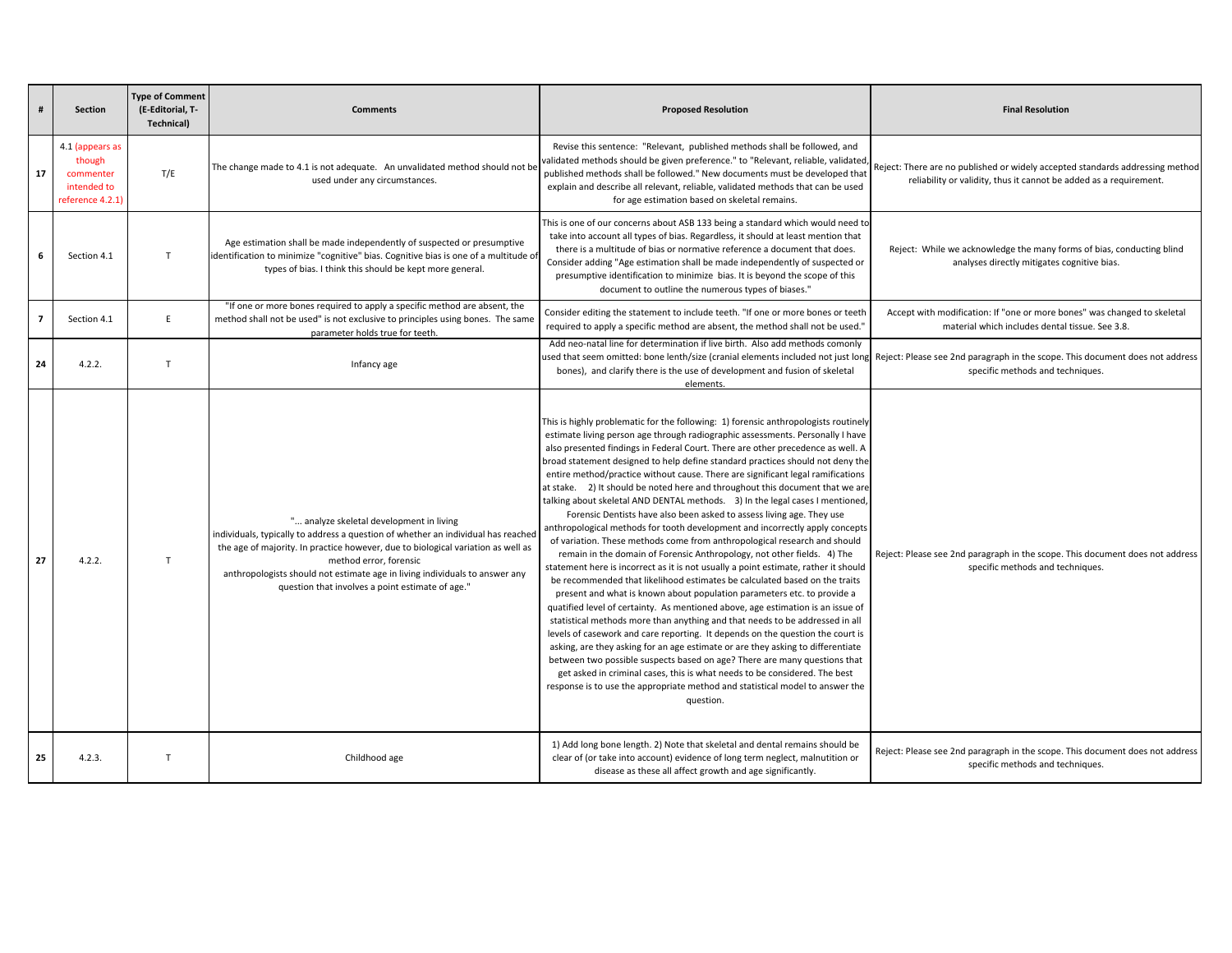|    | <b>Section</b> | <b>Type of Comment</b><br>(E-Editorial, T-<br>Technical) | <b>Comments</b>                                                                                                                                                                                                                                                                                                                                                                                                                                                                                                                                                                                  | <b>Proposed Resolution</b>                                                                                                                                                                                                                                                                                                                                                                                                                                                                                                                                                                                                                                                                                                                                                                | <b>Final Resolution</b>                                                                                                                                                                                                                                                                                                                                                                                                                                                                                                       |
|----|----------------|----------------------------------------------------------|--------------------------------------------------------------------------------------------------------------------------------------------------------------------------------------------------------------------------------------------------------------------------------------------------------------------------------------------------------------------------------------------------------------------------------------------------------------------------------------------------------------------------------------------------------------------------------------------------|-------------------------------------------------------------------------------------------------------------------------------------------------------------------------------------------------------------------------------------------------------------------------------------------------------------------------------------------------------------------------------------------------------------------------------------------------------------------------------------------------------------------------------------------------------------------------------------------------------------------------------------------------------------------------------------------------------------------------------------------------------------------------------------------|-------------------------------------------------------------------------------------------------------------------------------------------------------------------------------------------------------------------------------------------------------------------------------------------------------------------------------------------------------------------------------------------------------------------------------------------------------------------------------------------------------------------------------|
| 18 | 4.2.3, 4.2.4   | $\mathsf{T}$                                             | Remove the phrase "dental and" from 4.2.3 and remove section 4.2.4 entirely;<br>replace with a statement in the forward or another appropriate place directing<br>to consult ADA TR 1077: Human Age Assessment by Dental Analysis for guidance<br>involving any work involving dental examination.                                                                                                                                                                                                                                                                                               | Because ADA TR 1077: Human Age Assessment by Dental Analysis is now<br>published, it should be referred to for guidance involving any work involving<br>dental examination. This can be accomplished by adding ADA TR 1077: Human<br>Age Assessment by Dental Analysis to the Normative References section. If this<br>is not added, all references to age estimation based on dental development<br>should be removed from these sections.                                                                                                                                                                                                                                                                                                                                               | Accept with modification: See updated forward. Reference was added to the<br>forward with an explanation.                                                                                                                                                                                                                                                                                                                                                                                                                     |
| 8  | Section 4.2.5  | T                                                        | Adult Age estimation deserves more clarity. Biochemical and nuclear dating<br>techniques are used in many fields including anthropology and odontology.<br>Adult age estimation is the only method listed that does not suggest teeth can<br>be used for aging a skeleton and teeth can be used post development often<br>times with a more narrow age interval than skeletal parameters.                                                                                                                                                                                                        | Consider: Adult age estimation shall be based on skeletal and dental maturation<br>degeneration, macroscopic, microscopic, histologic, biochemical and<br>nuclear(isotopic) features.                                                                                                                                                                                                                                                                                                                                                                                                                                                                                                                                                                                                     | Reject: This section was not included in the redline (ASB guidance suggests:<br>"Please note that comments on a re-circulation will only be accepted on revised<br>sections of a document, comments made to text not revised from the previous<br>public comment period will not be accepted.")                                                                                                                                                                                                                               |
| 19 | 4.2.6          | $\mathsf{T}$                                             | This document does not discuss specific methods. This section still only provides<br>vague statements regarding how the specified factors should be used in the<br>analysis, or what it means to "be aware of their potential impacts."                                                                                                                                                                                                                                                                                                                                                          | In the newly developed documents described in the comment pertaining to<br>section 4.1, provide more guidance regarding how the practitioner should<br>incorporate these considerations into the analysis.                                                                                                                                                                                                                                                                                                                                                                                                                                                                                                                                                                                | Reject: Please see 2nd paragraph in the scope. This document does not address<br>specific methods and techniques.                                                                                                                                                                                                                                                                                                                                                                                                             |
| 31 | 4.2.6          | $\mathsf{T}$                                             | "In practice however, due to biological variation as well as method error,<br>forensic anthropologists should not estimate age in living individuals to answer<br>any question that involves a point estimate of age."                                                                                                                                                                                                                                                                                                                                                                           | I strongly disagree with this statement, and many practicing forensic<br>anthropologists do this sort of work. The standard should be written such that<br>"caution" is taken when constructing these estimates, and not "should not be<br>done," as legally, the ASB then could be putting anthropologists into jeopardy.<br>Further, there are many individuals that have ALREADY testified in a court of law<br>about this issue, and this standard would be going against precident. Please<br>carefully evaluate this point prior to publishing the standard.                                                                                                                                                                                                                        | Reject with modification: last paragraph revised to read:<br>"In theory, age-estimation protocols can also be used to analyze skeletal<br>development in living individuals, typically to address a question of whether an<br>individual has reached the age of majority. In practice however, due to biological<br>variation as well as method error, forensic anthropological age estimates should<br>not be used to answer any question that involves a point estimate of<br>age-either in the living or in the deceased." |
| 26 | 4.2.6          | $\mathsf{T}$                                             | Issue of stats methods as described above.                                                                                                                                                                                                                                                                                                                                                                                                                                                                                                                                                       |                                                                                                                                                                                                                                                                                                                                                                                                                                                                                                                                                                                                                                                                                                                                                                                           | Reject: Please see 2nd paragraph in the scope. This document does not address<br>specific methods and techniques.                                                                                                                                                                                                                                                                                                                                                                                                             |
| 9  | Section 4.2.6  | $\mathsf{T}$                                             | Both sex-based and population-based variation exists in dental and osteological<br>development. When prioritizing method selection, consider potentially<br>confounding factors, such as socio-economic status, secular change, pathological<br>conditions, trauma, taphonomy, and biomechanical demands on the skeleton.<br>Age predilection of some pathological conditions may offer insights into age<br>estimations. The age estimate shall consider intrinsic or extrinsic variables for<br>which there is evidence that may impact age estimation during the<br>anthropological analysis. | This section is valid and is one of the reasons we feel it suggests that the<br>document should be a "Best Practice Document" and not a standard. You allude<br>to many requirements and then "potentially confounding factors" and "intrinsic<br>or extrinsic variables for which there is evidence that may impact age estimation<br>during the anthropological analysis." First much of the evidence is theoretical<br>and not peer reviewed. In addition, because it is discussed in general terms it<br>does not give guidance on how to resolve these issues . Finally you conclude that<br>" Individual practitioners cannot directly resolve these issues, but should be<br>aware of their potential impacts." which places the whole concept of it being a<br>standard in doubt. | Reject: This document contains a set of requirements, therefore it is a standard.                                                                                                                                                                                                                                                                                                                                                                                                                                             |
| 10 | Section 4.2.6  | $\mathsf{T}$                                             | Methods used to age younger individuals typically result in more narrow<br>intervals than those for older individuals. With increasing chronological age, the<br>variation produced by environmental factors and life history tends to increase.                                                                                                                                                                                                                                                                                                                                                 | Is this true? Do younger age individuals have narrow age intervals because there<br>is more rapid development or is it due to environmental factors. Is this true for<br>all age estimation techniques. Again these are non-peer reviewed observations<br>which suggest that this should be a BPR.<br>Suggest rewording to align with TR 1077 as is acceptable to Anthro CB                                                                                                                                                                                                                                                                                                                                                                                                               | Reject: Typically, yes, this is true based on peer-reviewed anthropological<br>sources. This document contains a set of requirements, therefore it is a<br>standard.                                                                                                                                                                                                                                                                                                                                                          |
| 11 | Section 4.2.6  | T                                                        | In theory, age-estimation protocols can also be used to analyze skeletal<br>development in living individuals, typically to address a question of whether an<br>individual has reached the age of majority. In practice however, due to biologica<br>variation as well as method error, forensic anthropologists should not estimate<br>age in living individuals to answer any question that involves a point estimate of<br>age.                                                                                                                                                               | Unclear why the modifier "living individuals" is included. Is there peer reviewed<br>evidence that this technique is less accurate on living individuals than skeletal<br>remains? If not the application on living individuals is a legal and moral issue and<br>not a scientific question. This again raises the issue of why this is a standard<br>since it implies that following these procedures will lead to universally applicable<br>forensic results.<br>Suggest rewording to align with TR 1077 and changing to a BPR                                                                                                                                                                                                                                                          | Reject with modification: last paragraph revised to read:<br>"In theory, age-estimation protocols can also be used to analyze skeletal<br>development in living individuals, typically to address a question of whether an<br>individual has reached the age of majority. In practice however, due to biological<br>variation as well as method error, forensic anthropological age estimates should<br>not be used to answer any question that involves a point estimate of<br>age-either in the living or in the deceased." |